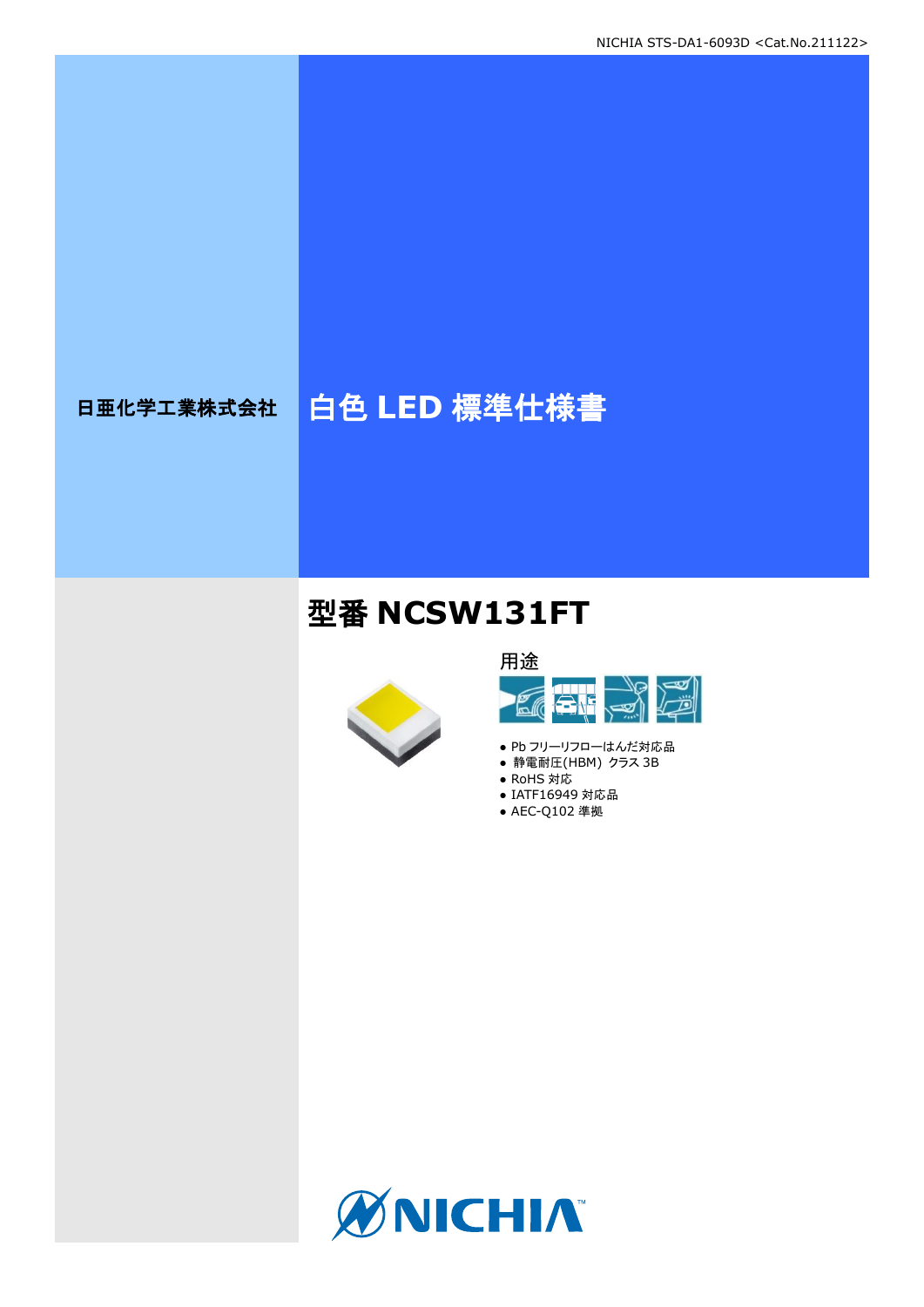### 規格

### (1) 絶対最大定格

| 項目        | 記号               | 最大定格           | 単位 |
|-----------|------------------|----------------|----|
| 順電流       | IF               | 1500           | mA |
| パルス順電流    | $I_{FP}$         | 3000           | mA |
| 静電耐圧(HBM) | <b>VESD</b>      | 8              | kV |
| 逆方向許容電流   | $I_{R}$          | 85             | mA |
| 許容損失      | $P_D$            | 5.58           | W  |
| 動作温度      | $T_{\text{opt}}$ | $-40 \sim 125$ | °C |
| 保存温度      | $T_{\text{stg}}$ | $-40 \sim 125$ | °C |
| ジャンクション温度 | Tı               | 150            | °C |

\* TJ=25°C での値です。

\* 静電耐圧(HBM)は ANSI/ESDA/JEDEC JS-001 のクラス 3B です。

\* 動作温度ははんだ接合部温度(TS)での値です。

#### (2) 特性

| 項目                   | 記号 |                      | 条件             | 標準     | 最大  | 単位   |
|----------------------|----|----------------------|----------------|--------|-----|------|
| 順電圧<br>VF            |    | $I_F = 1000mA$       | 3.25           |        |     |      |
| 光束<br>$\Phi_{\rm v}$ |    | $I_F = 1000mA$       | 410            | -      | lm  |      |
|                      | x  |                      | $I_F = 1000mA$ | 0.3292 |     |      |
| 色度座標                 |    | $\qquad \qquad$      | $I_F = 1000mA$ | 0.3439 | -   |      |
|                      |    | $R_{\theta}$ JS_real |                | 3.8    | 4.4 |      |
| 熱抵抗                  |    | Rejs el              |                | 2.3    | 2.7 | °C/W |

\* TJ=25°C での値です。順電圧、光束、色度座標は、パルス幅 0.05msec、デューティー比 1%の連続矩形波により測定しています。

\* 光束は、CIE 127:2007 に準拠した国家標準校正値と整合をとっています。

\* 色度座標は、CIE 1931 色度図に基づくものとします。

\* 熱抵抗 RθJS\_realは電力変換効率(ηe=39%)を考慮した値です。JESD51 をご参照ください。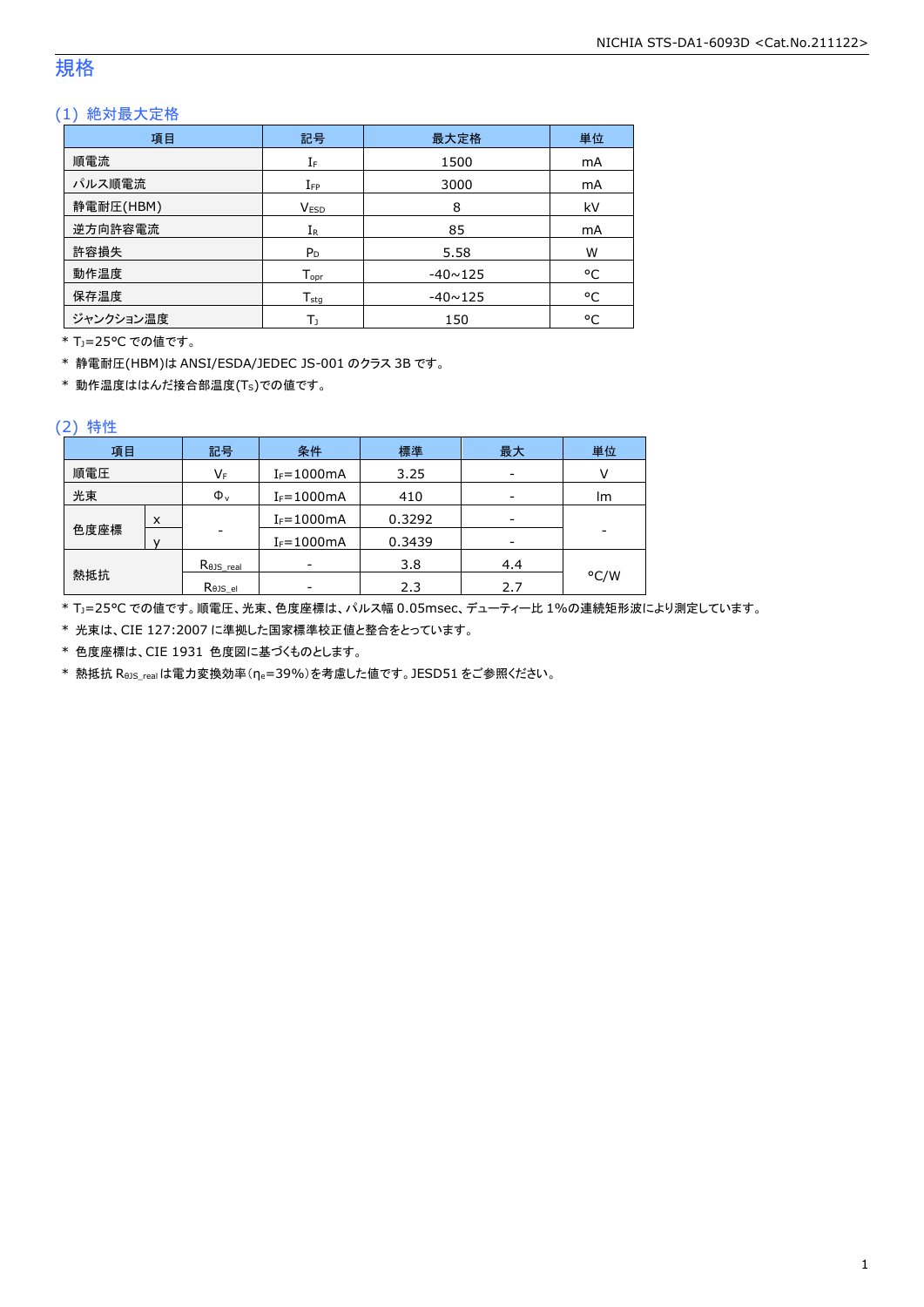## ランク分け

|                             | 項目   | ランク         | 最小  | 最大  | 単位 |
|-----------------------------|------|-------------|-----|-----|----|
| 順電圧                         |      |             | 2.9 | 3.5 | V  |
| asw60, sw57<br>光束<br>sw65ba | R450 | 450         | 475 |     |    |
|                             |      | R425        | 425 | 450 |    |
|                             |      | R400        | 400 | 425 |    |
|                             | D380 | 380         | 400 | Im  |    |
|                             | R400 | 400         | 425 |     |    |
|                             |      | R375        | 375 | 400 |    |
|                             |      | <b>B365</b> | 365 | 375 |    |

#### 色度範囲

|   | ランク asw60 |        |        |        |  |  |
|---|-----------|--------|--------|--------|--|--|
| x | 0.3163    | 0.3138 | 0.3296 | 0.3300 |  |  |
|   | 0.3181    | 0.3381 | 0.3526 | 0.3308 |  |  |

|   |        | ランク asw60 |        |        |  | ランク sw57 |        |        |        |
|---|--------|-----------|--------|--------|--|----------|--------|--------|--------|
| x | 0.3163 | 0.3138    | 0.3296 | 0.3300 |  | 0.3221   | 0.3207 | 0.3376 | 0.3366 |
|   | 0.3181 | 0.3381    | 0.3526 | 0.3308 |  | 0.3261   | 0.3462 | 0.3616 | 0.3369 |

|   | ランク sw65ba |        |        |        |  |  |
|---|------------|--------|--------|--------|--|--|
| x | 0.3100     | 0.3065 | 0.3218 | 0.3232 |  |  |
|   | 0.2928     | 0.3145 | 0.3304 | 0.3095 |  |  |

\* TJ=25°C での値です。パルス幅 0.05msec、デューティー比 1%の連続矩形波により測定しています。

\* 順電圧は±0.05V の公差があります。

\* 光束は±5%の公差があります。

\* 色度は±0.003 の公差があります。

\* 1 注文単位に対して上記のランクを納入します。又、その納入比率は問わないものとします。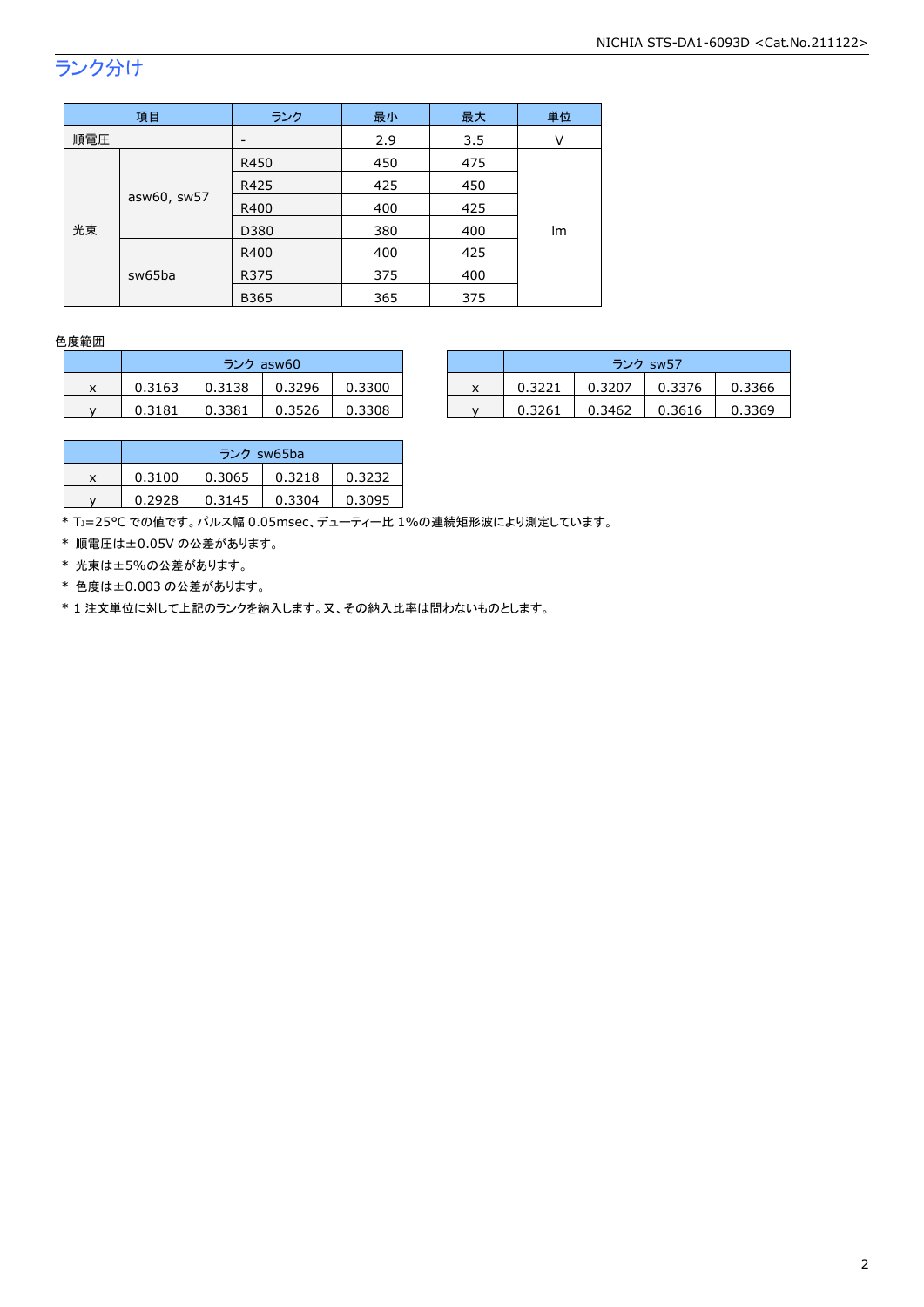色度図

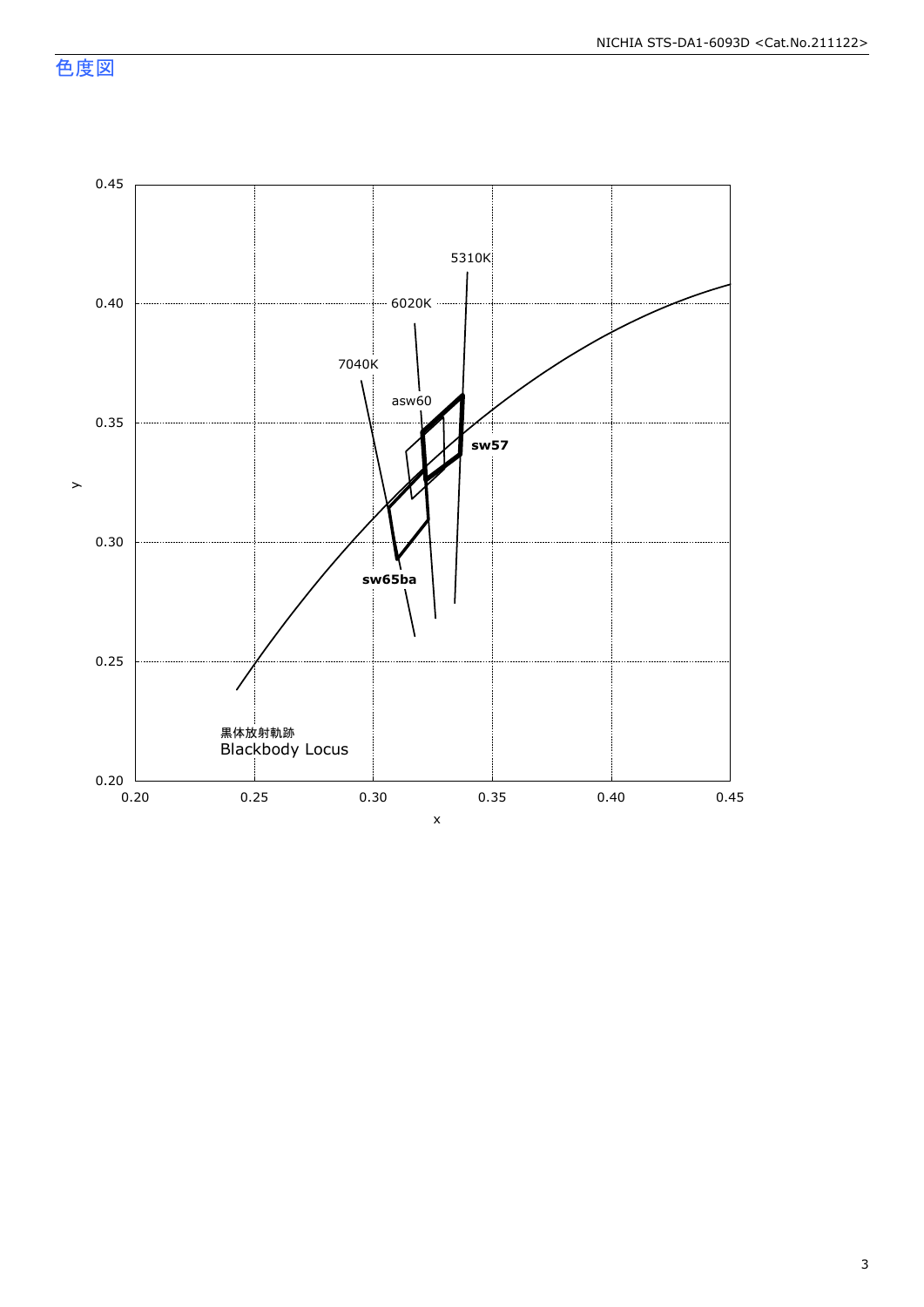### 外形寸法

This product complies with RoHS Directive. \* 本製品はRoHS指令に適合しております。

> ダイヒートシンク Die Heat Sink

Part No. NCSW131F

No. STS-DA7-16890A<br>(単位 Unit: mm,公差 Tolerance: ±0.05)



| 項目 Item                                    | 内容 Description                 |
|--------------------------------------------|--------------------------------|
| パッケージ材質<br>Package Materials               | セラミックス<br>Ceramics             |
| 蛍光体板材質<br>Phosphor sheet<br>Materials      | 蛍光体セラミックス<br>Phosphor Ceramics |
| 封止樹脂材質<br>Encapsulating Resin<br>Materials | シリコーン樹脂<br>Silicone Resin      |
| 雷極材質<br><b>Electrodes Materials</b>        | 金メッキ<br>Au-plated              |
| ダイヒートシンク材質<br>Die Heat Sink<br>Materials   | 金メッキ<br>Au-plated              |
| 質量<br>Weight                               | 0.0062g(TYP)                   |

Dimensions do not include mold flash. \* バリは寸法に含まないものとします。

The height of LED package is from the bottom of back electrode to the surface of emitting area. \* 製品高さは、裏面電極から発光エリアまでの寸法です。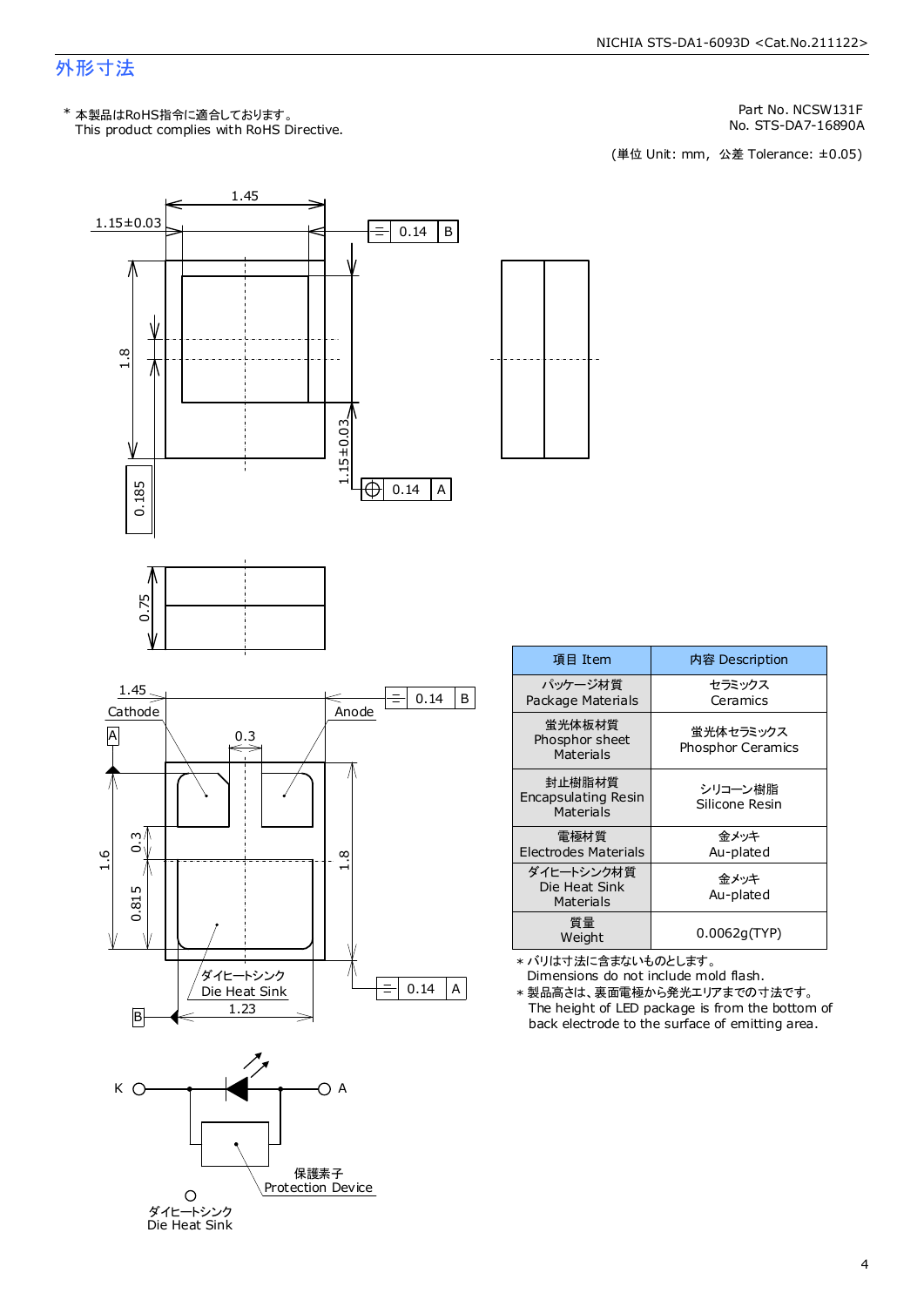### はんだ付け

● リフロー条件(Pb フリーはんだ使用時)



● 推奨取り付けパターン ろんじょう しょうしゃ ゆうしゃ ウィック あんきょう きょうかん きゅうしょく 推奨メタルマスク開口パターン





(単位 Unit: mm)

- \* 本製品は、リフロー対応品です。ディップはんだ、手はんだについては保証できません。
- \* リフローはんだは 2 回までとして下さい。
- \* ご使用のはんだ推奨条件を基にリフロープロファイルを設定して下さい。
- \* ピーク温度からの冷却温度勾配が緩やかになるように配慮して、急冷却を避けて下さい。
- \* 大気リフローの場合、リフロー時の熱や雰囲気の影響により、光学的劣化を起こすことがあります。リフローに際しては、窒素リフローを推奨します。
- \* 本製品は、発光面にセラミックスを用いているため、過度な力が加わると傷、欠け、割れ、製品の変形、断線や信頼性に影響を及ぼす恐れがあります。 推奨実装条件:

専用ノズルを推奨します。(下図ノズル図面参照)

ノズル接触部:

蛍光体板の中心。(以下の右から 2 番目の図参照)



 上図のように蛍光体板端を吸着すると欠け、割れ発生の原因となります。 実装圧力 3.5N/m㎡以下 ※但し、最大荷重 5N 以下 吸引圧力 8N/c ㎡以下(0.8kgf/c ㎡以下)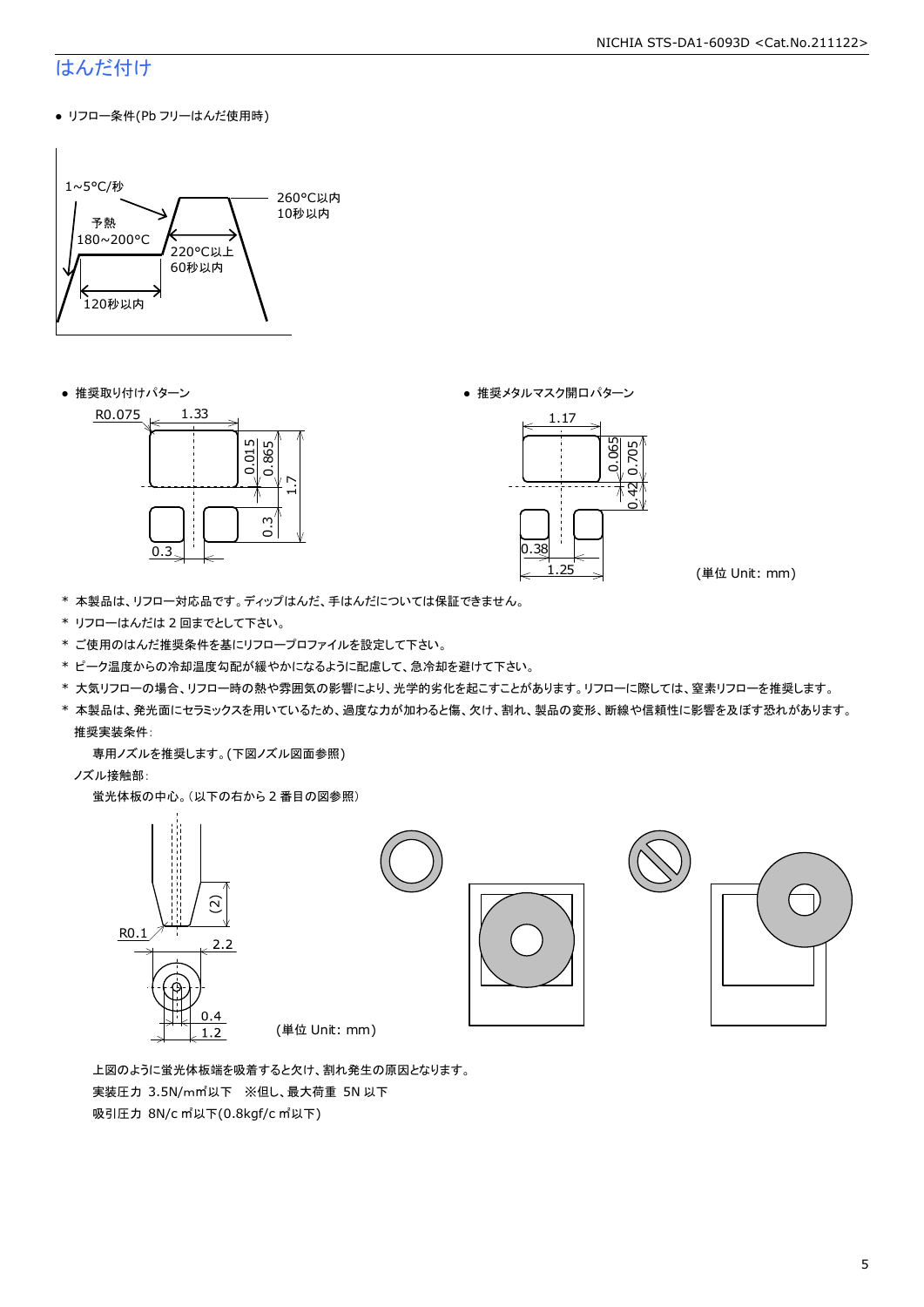- \* 基本的にはんだの取り付け後の修正は行わないで下さい。やむをえず修正する場合は、ホットプレートを使用して下さい。また、事前に修正による特性の 劣化のなきことを確認の上行って下さい。
- \* ダイヒートシンク部をはんだ実装して下さい。やむをえずできない場合は、熱伝導性の良い接着剤を使用して下さい。
- \* はんだ付け時、加熱された状態で LED にストレスを加えないで下さい。
- \* 実装機を使用する場合は、本製品にあった吸着ノズルを選定下さい。
- \* あくまで推奨ランドは LED を問題無く取り付けられるランドサイズとなっています。高密度実装などで実装精度が必要となる場合は、それに適したランド形 状を検討下さい。
- \* フラックスを使用する場合はノンハロゲンタイプを推奨します。また LED に直接フラックスがかかるような工程設計は行わないで下さい。
- \* 取り付けパターンに対して、はんだ種類及びはんだ塗布量が問題ないことを事前に確認して下さい。
- \* 電極パターンが全てパッケージの裏面にあるため、はんだ部が外観では確認できません。貴社にてはんだ条件を充分に確認の上でご使用下さい。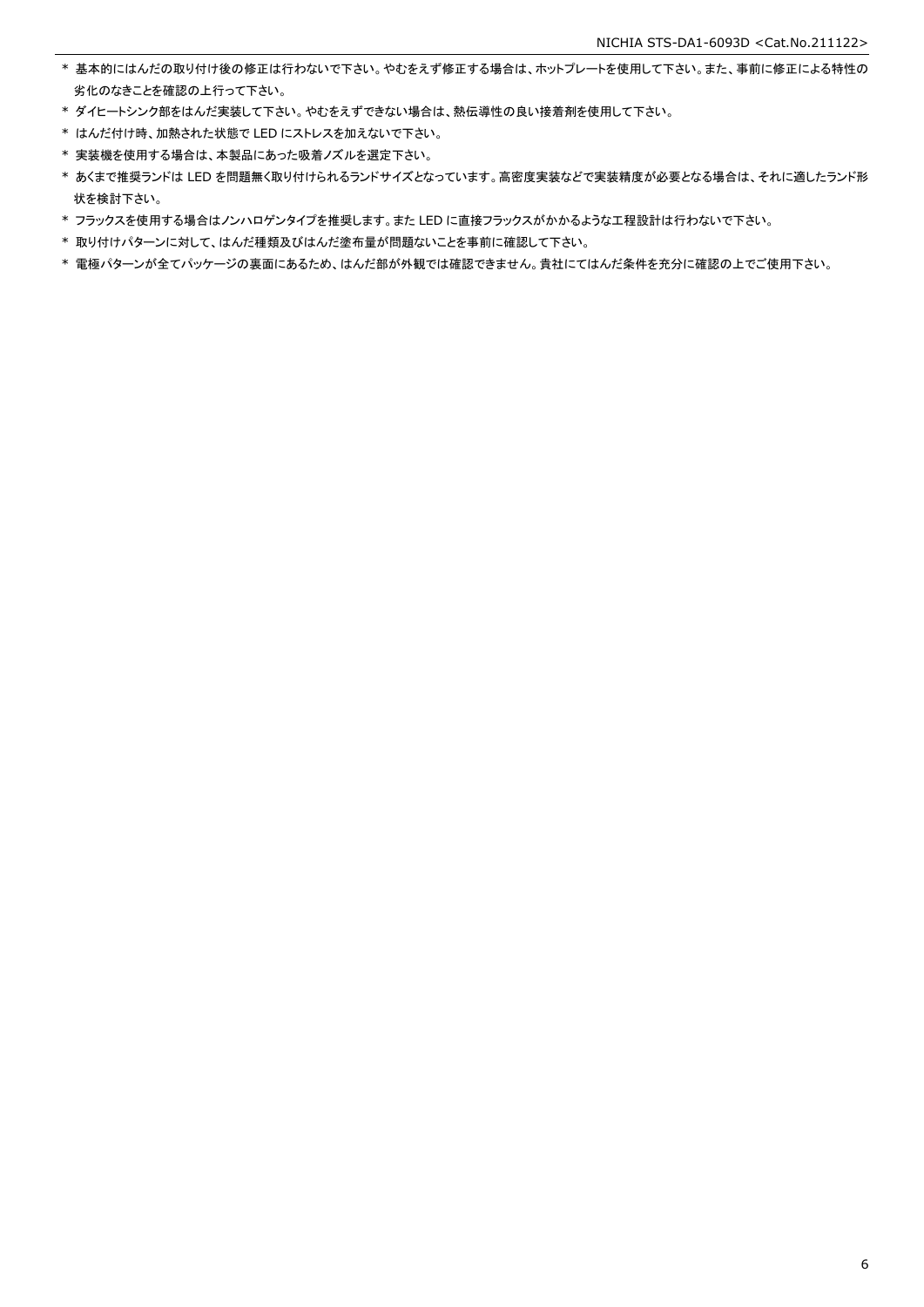### テーピング仕様

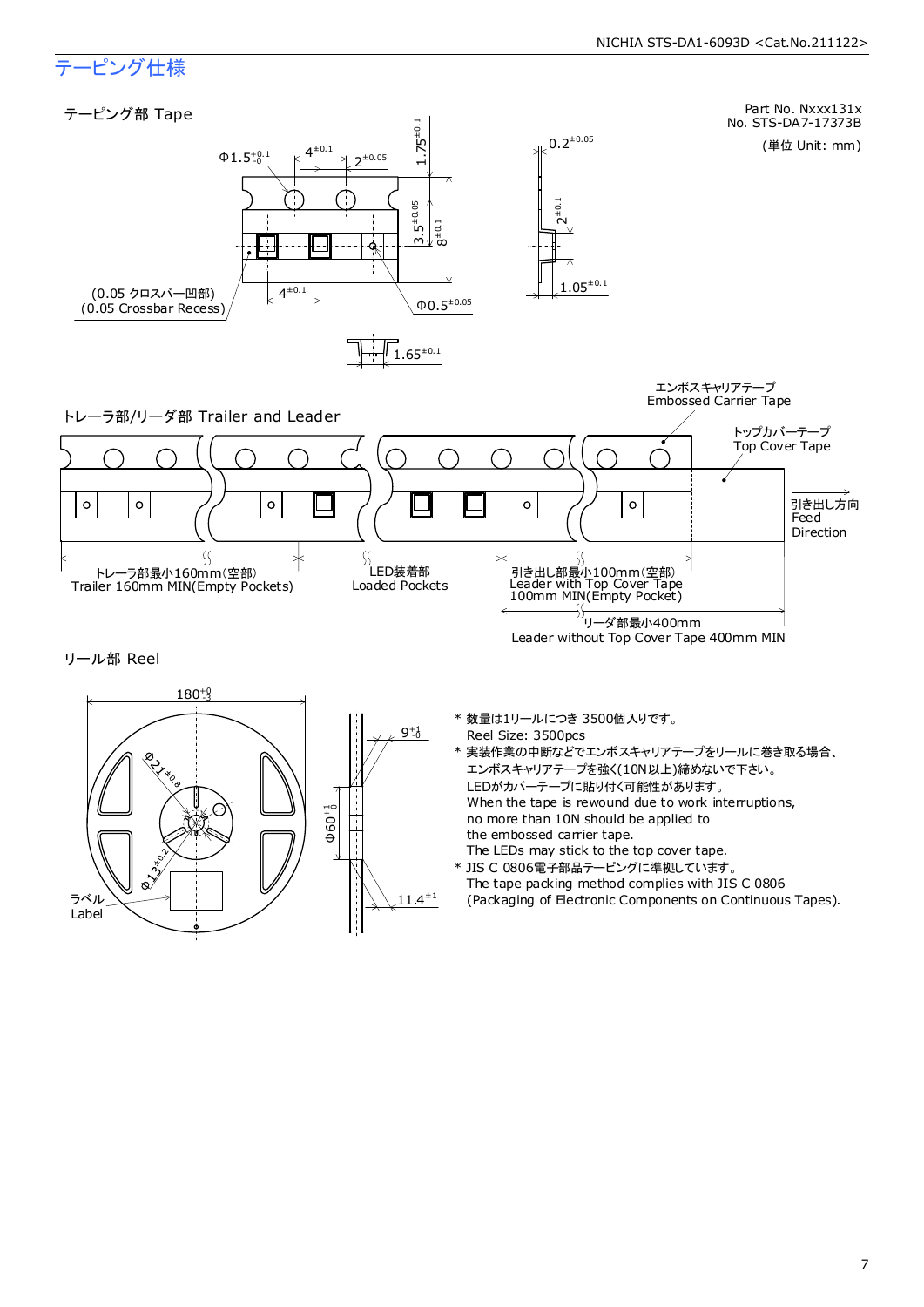### 梱包仕様

Reels are shipped with desiccants in heat-sealed moisture-proof bags. シリカゲルとともにリールをアルミ防湿袋に入れ、熱シールにより封をします。

No. STS-DA7-0006F Part No. Nxxxxxxx



Label ラベル  $\mathscr{D}$ NICHIA XXXX LED PART NO.: **Nxxxxxxx** \*\*\*\*\*\*\* LOT: YMxxxx-RRR QTY.: PCS<br>RoHS INAKA, ANAN, TOKUSHIMA, JA

Moisture-proof bags are packed in cardboard boxes with corrugated partitions. アルミ防湿袋を並べて入れ、ダンボールで仕切ります。





- 客先型名が設定されていない場合は空白です。 客先型名を\*\*\*\*\*\*\*で示します。 If not provided, it will not be indicated on the label. \*\*\*\*\*\*\* is the customer part number.
- For details, see "LOT NUMBERING CODE" in this document. ロット表記方法についてはロット番号の項を<br>参照して下さい。 \*
- The label does not have the RANK field for un-ranked products. ランク分けがない場合はランク表記はありません。 \*
- Products shipped on tape and reel are packed in a moisture-proof bag. They are shipped in cardboard boxes to protect them from external forces during transportation. 本製品はテーピングしたのち、輸送の衝撃から保護するためダンボールで梱包します。 \*
- Do not drop or expose the box to external forces as it may damage the products. 取り扱いに際して、落下させたり、強い衝撃を与えたりしますと、製品を損傷させる原因になりますので注意して下さい。 \*
- Do not expose to water. The box is not water-resistant. ダンボールには防水加工がされておりませんので、梱包箱が水に濡れないよう注意して下さい。 \*
- \* Using the original package material or equivalent in transit is recommended. 輸送、運搬に際して弊社よりの梱包状態あるいは同等の梱包を行って下さい。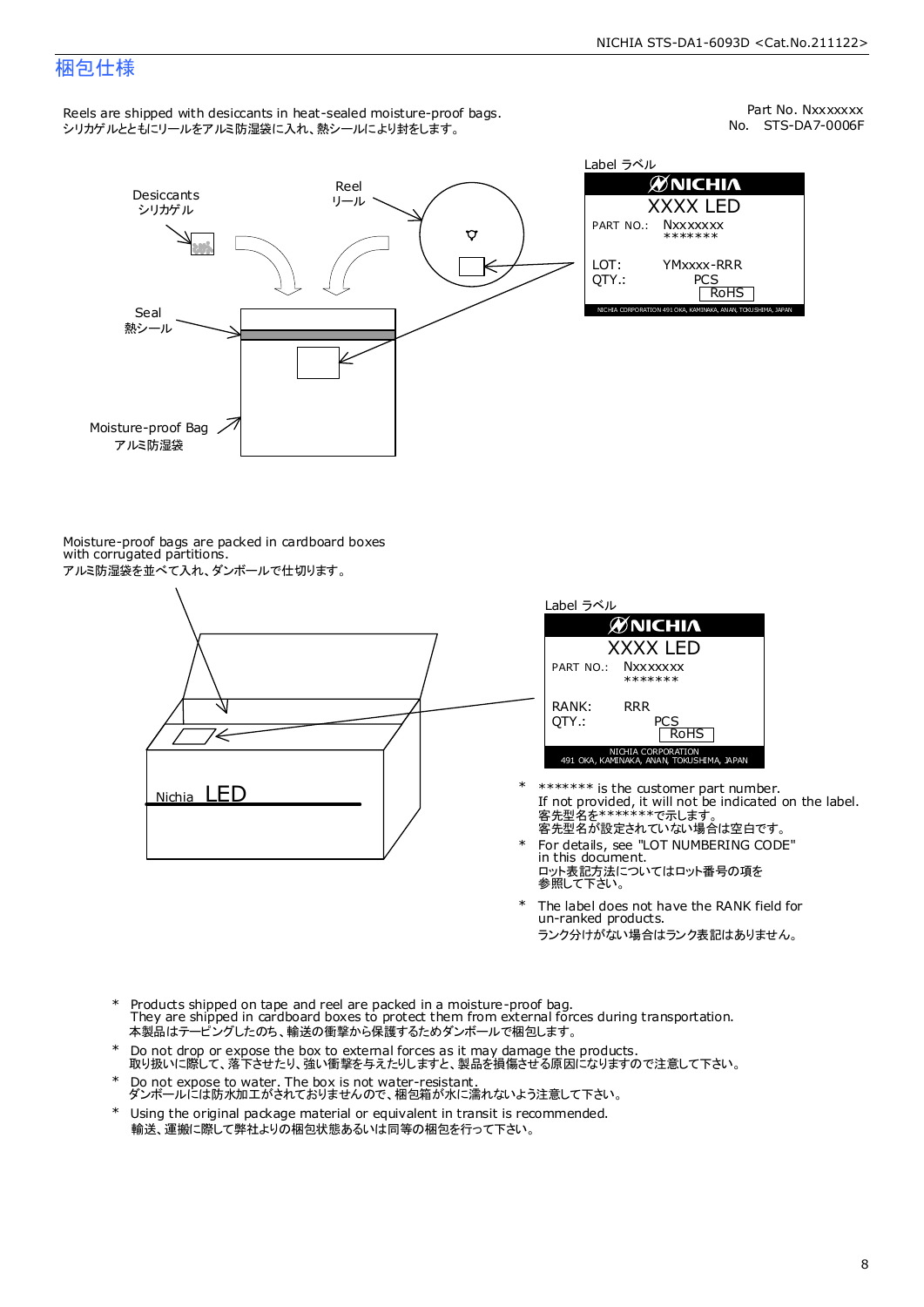### ロット番号

ロット番号は以下のように英数字で表記します。

- YMxxxx RRR
- Y 製造年

| 年    |   |
|------|---|
| 2020 | Κ |
| 2021 |   |
| 2022 | м |
| 2023 | Ν |
| 2024 | 0 |
| 2025 | P |

#### M - 製造月

| 月          | M | Ħ  | M |
|------------|---|----|---|
|            |   |    |   |
|            |   | 8  | 8 |
| 3          | З | 9  | q |
|            |   | 10 | А |
|            |   | 11 | R |
| $\epsilon$ | F | 12 |   |

 xxxx-当社管理番号 RRR-色度ランク、光束ランク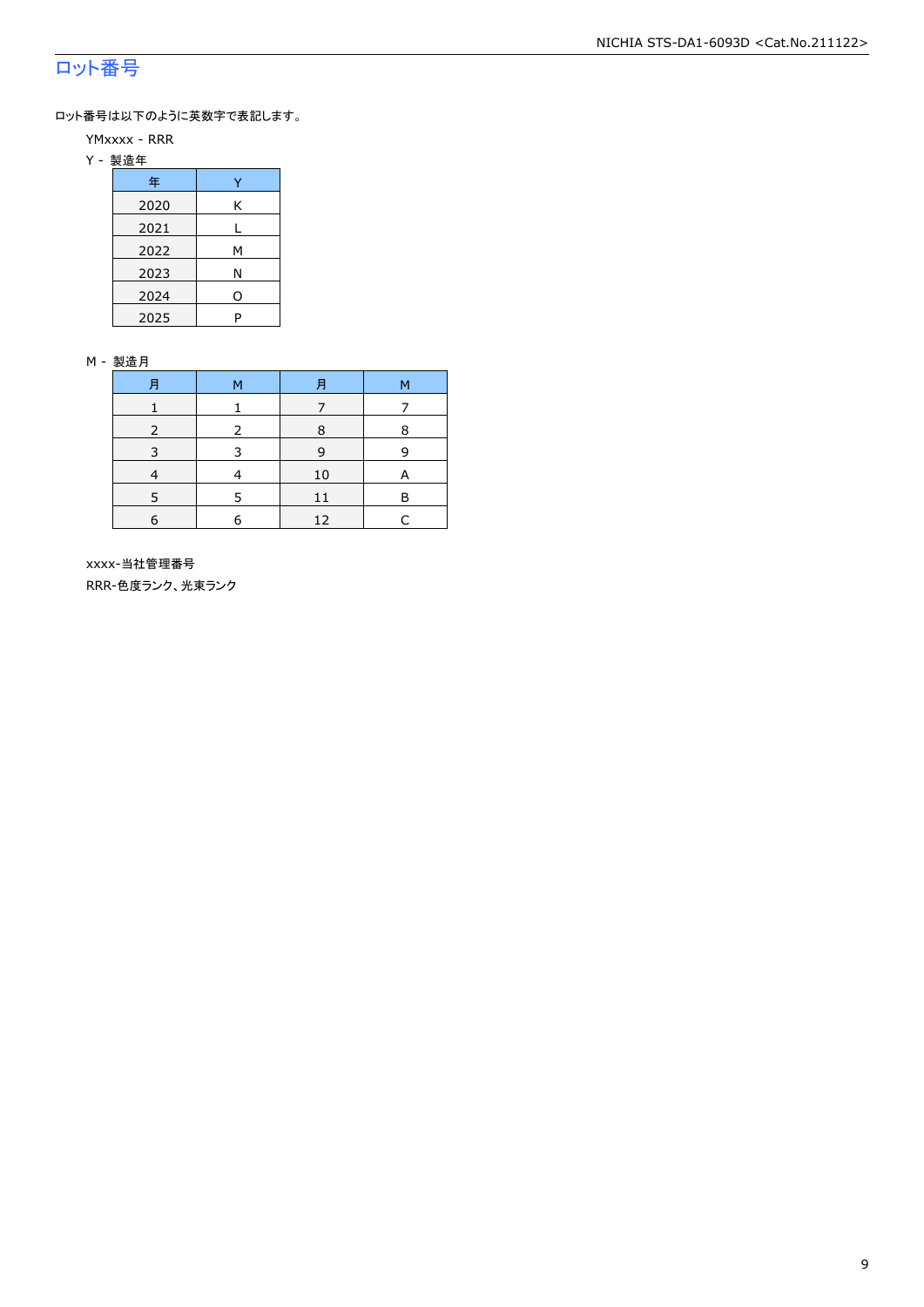### ディレーティング特性

**Pulse Width vs** 

Allowable Forward Current(mA) 許容順電流

 $1000$  L<br> $10^{-6}$ 

1500

2000

2500

3000

3500

Part No. NCSW131F No. STS-DA7-17614





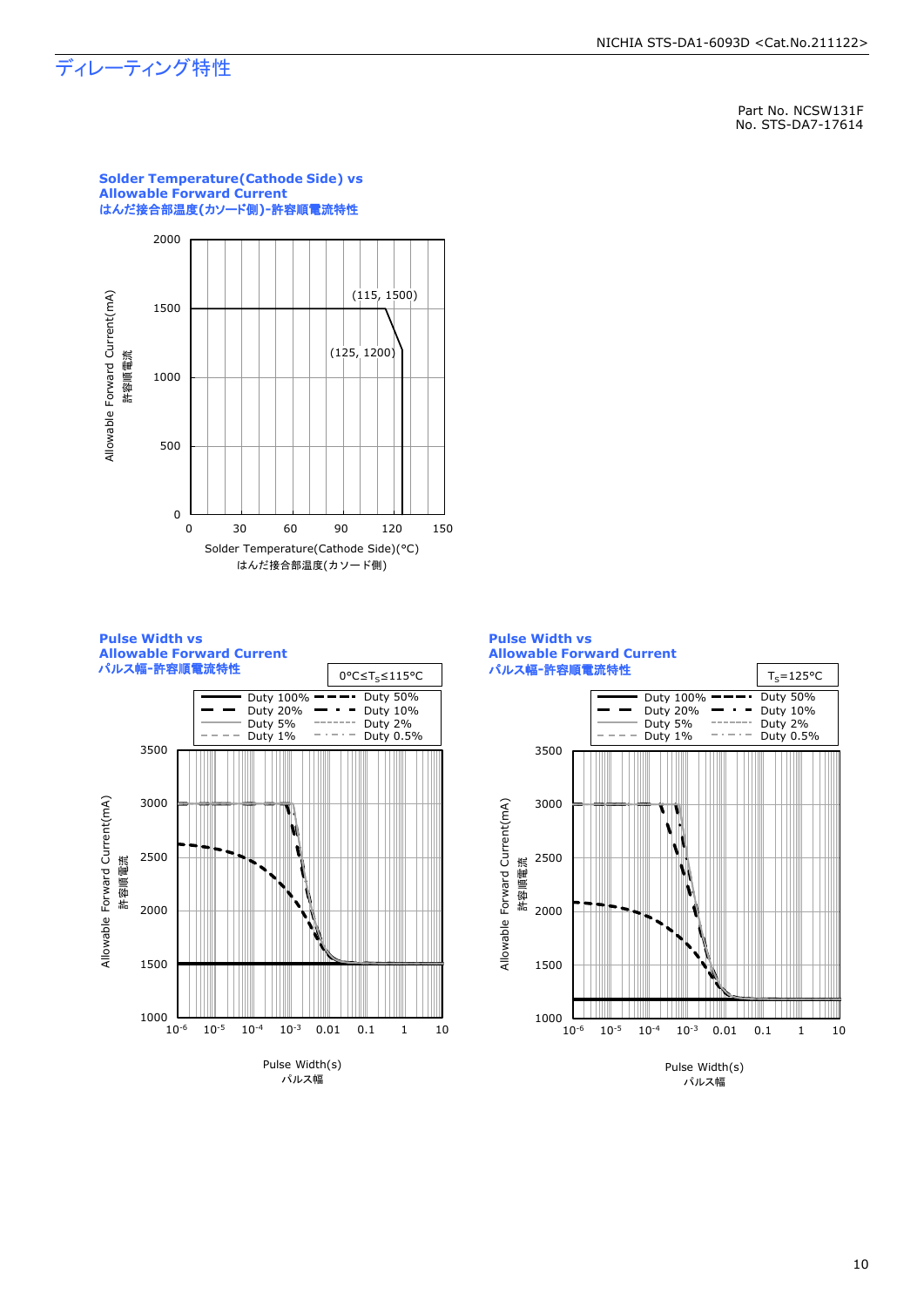### 光学特性

\* All characteristics shown are for reference only and are not guaranteed. 本特性は参考です。

Part No. NCSW131Fx No. STS-DA7-16891B

\* Characteristics measured in a continuous square wave pulse mode with a pulse width of 0.05msec and a duty cycle of 1%. パルス幅0.05msec、デューティー比1%の連続矩形波により測定しています。





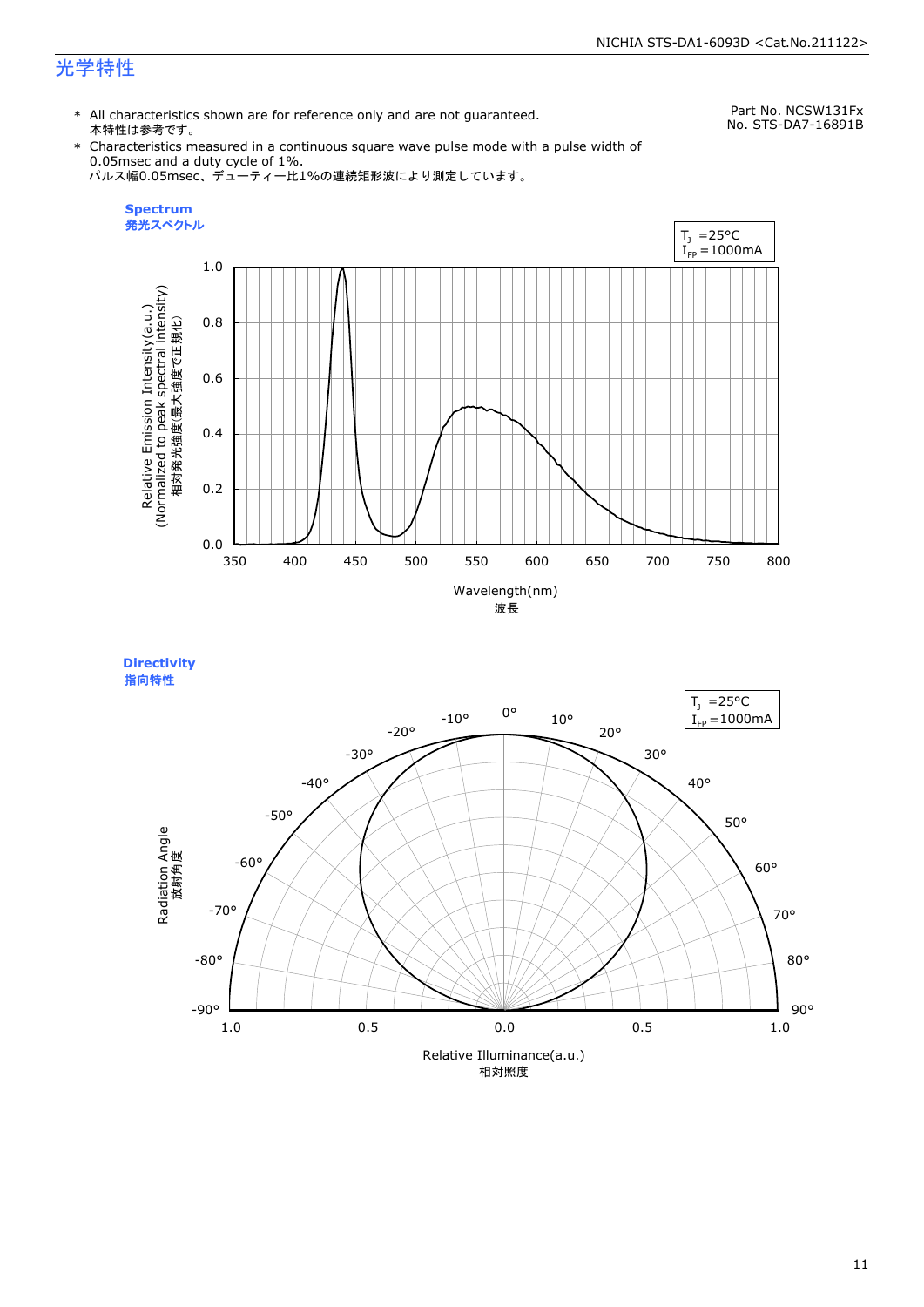### 電流温度特性

\* All characteristics shown are for reference only and are not guaranteed. 本特性は参考です。

Part No. NCSW131Fx No. STS-DA7-16892B

\* Characteristics measured in a continuous square wave pulse mode with a pulse width of 0.05msec and a duty cycle of 1%.

パルス幅0.05msec、デューティー比1%の連続矩形波により測定しています。





**Forward Current vs** 

**Relative Luminous Flux**



0.4 0.6 0.8 1.0 1.2 1.4 -60 -30 0 30 60 90 120 150 180 Junction Temperature(°C) ジャンクション温度  $T_1 = 25^{\circ}C$  |  $I_{\text{FP}} = 1000 \text{mA}$ (Normalized at  $T_1$  =25°C) 相対光束(T」=25°Cで正規化) m i

**Junction Temperature vs Relative Luminous Flux** ジャンクション温度**-**相対光束特性

Relative Luminous Flux(a.u.)

Relative Luminous Flux(a.u.)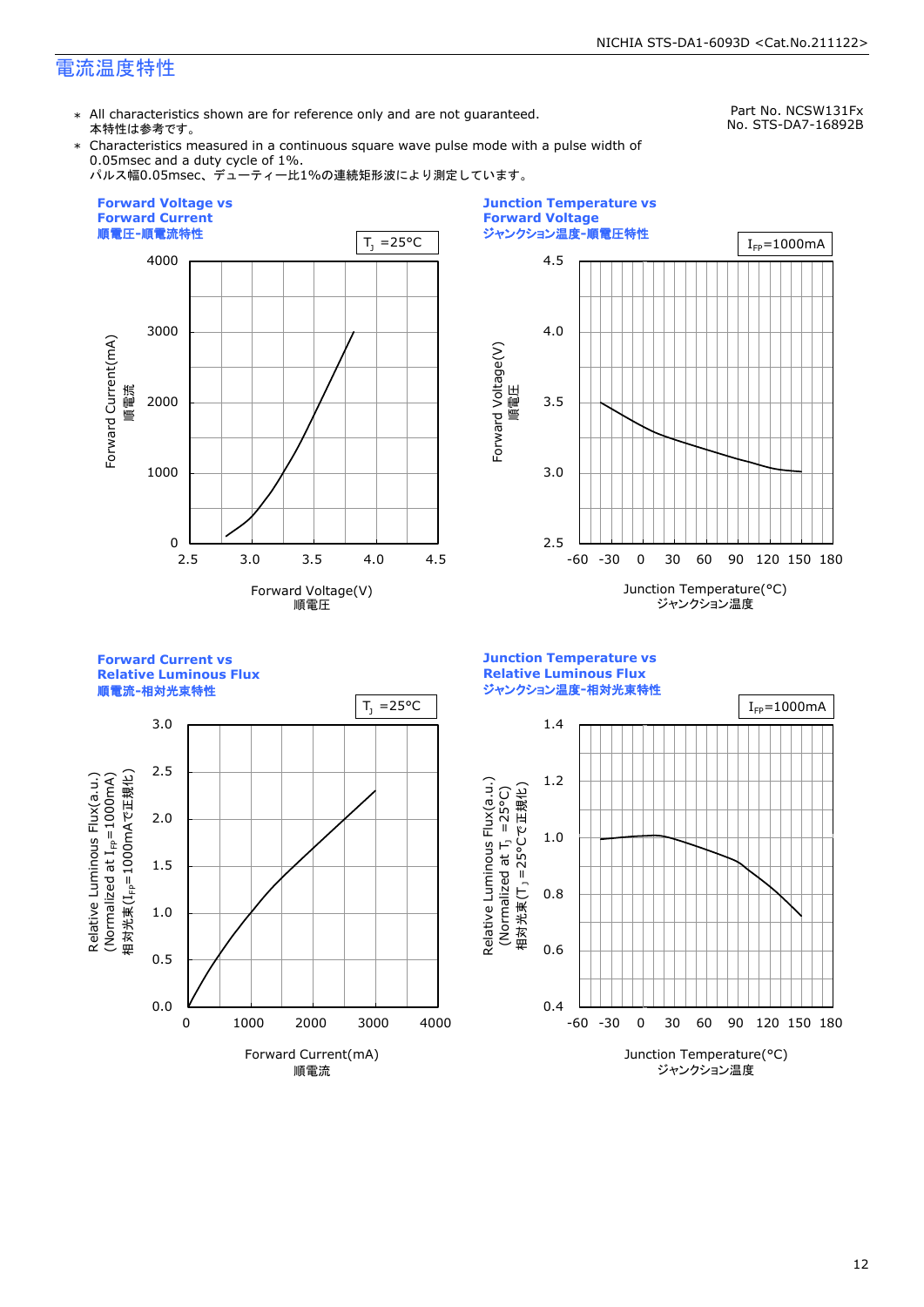### 電流温度特性

\* All characteristics shown are for reference only and are not guaranteed. 本特性は参考です。

Part No. NCxW131Fx No. STS-DA7-16893B

\* Characteristics measured in a continuous square wave pulse mode with a pulse width of 0.05msec and a duty cycle of 1%.





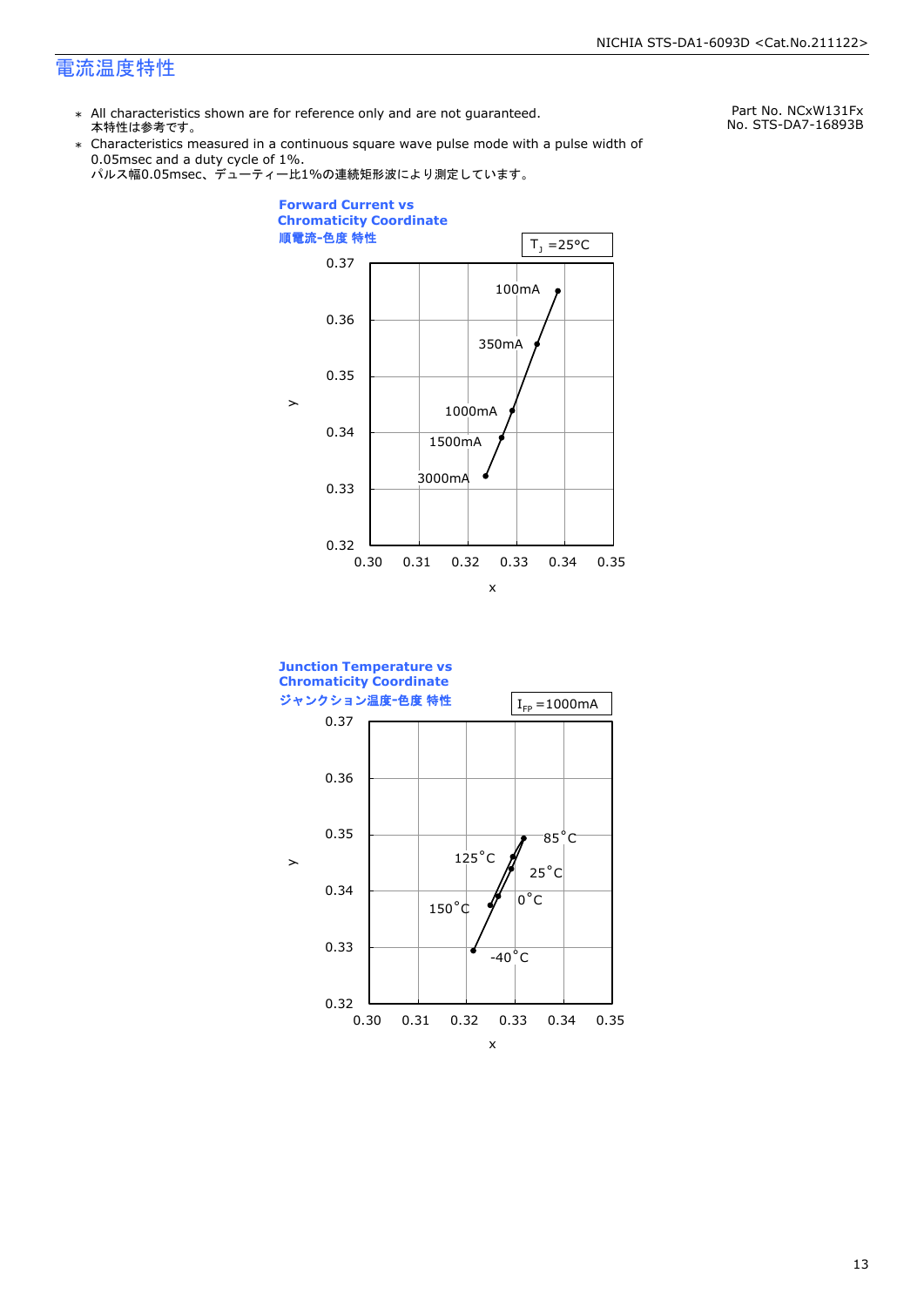### 信頼性

### (1) 試験項目と試験結果

| 試験項目                | 参照規格                             | 試験条件                                                                   | 試験時間      | 故障判定<br>基準 No. | 故障数/試験数 |
|---------------------|----------------------------------|------------------------------------------------------------------------|-----------|----------------|---------|
| はんだ耐熱性<br>(リフローはんだ) | <b>JEITA ED-4701</b><br>300 301  | T <sub>sld</sub> =260°C, 10 秒, 2 回<br>(前処理 85℃, 60%, 168 時間)           |           | #1             | 0/10    |
| はんだ付け性              | <b>JEITA ED-4701</b><br>303 303A | $T_{\text{std}} = 245 \pm 5^{\circ}$ C, 5 秒<br>鉛フリーはんだ(Sn-3.0Ag-0.5Cu) |           | #2             | 0/10    |
| 熱衝撃(気相)             |                                  | -40°C(15 分)~125°C(15 分)                                                | 1000 サイクル | #1             | 0/22    |
| 高温連続動作              |                                  | $T_A = 85^{\circ}$ C, I <sub>F</sub> =1200mA                           | 1000 時間   | #1             | 0/10    |
| 高温高湿点滅動作            |                                  | $T_A = 85^{\circ}$ C, RH = 85%<br>I <sub>F</sub> =1200mA(30 分 ON/OFF)  | 1000 時間   | #1             | 0/10    |
| 静雷破壊                | ANSI/ESDA/<br>JEDEC JS-001       | HBM, 8kV, 1.5kΩ, 100pF, 順逆 1 回                                         |           | #1             | 0/10    |

注記:

1) 熱抵抗 RθJA≈16℃/W

2) 測定は LED が常温に戻ってから行います。

### (2) 故障判定基準

| 基準 No. | 項目                 | 条件                       | 判定基準            |
|--------|--------------------|--------------------------|-----------------|
|        |                    |                          | <初期値×0.9        |
|        | 順電圧(VF)            | $I_F = 1000$ mA          | >初期値×1.1        |
| #1     |                    |                          | <初期値×0.8        |
|        | 光束( $\Phi_{\nu}$ ) | $I_F = 1000$ mA          | >初期値×1.2        |
| #2     | はんだぬれ性             | $\overline{\phantom{a}}$ | はんだぬれ面積率が 95%未満 |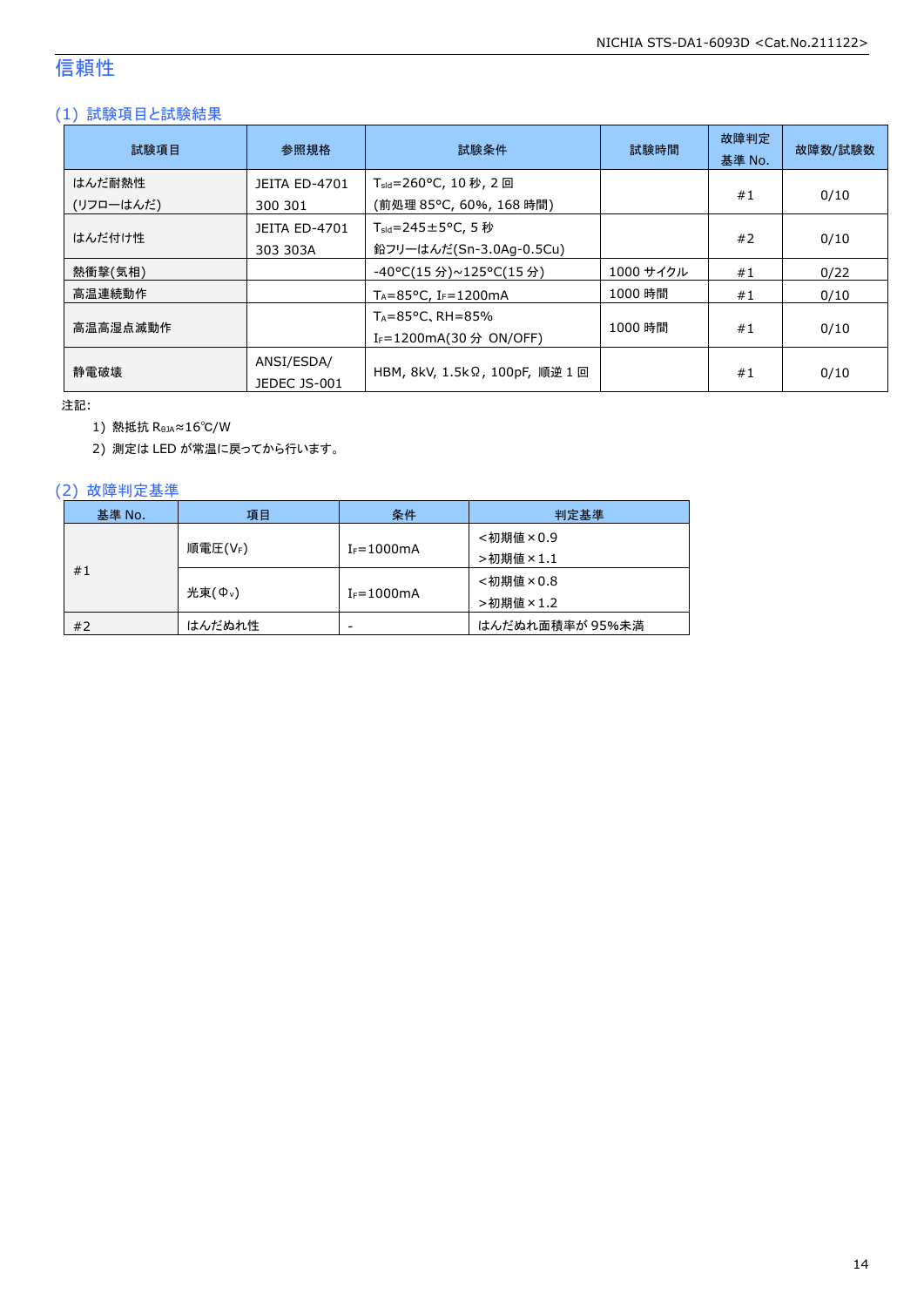### 注意事項

#### (1) 保管

| 条件 |           | 温度                     | 湿度          | 期間              |
|----|-----------|------------------------|-------------|-----------------|
|    | アルミ防湿袋開封前 | $30^{\circ}$ C<br>以下   | 90%RH<br>以下 | ∛入日より1年以内<br>納. |
| 保管 | アルミ防湿袋開封後 | $30^{\circ}$ C<br>. 以下 | 70%RH<br>以下 | 年以内             |

● 本製品は、MSL2 に相当します。MSL については IPC/JEDEC STD-020 をご確認下さい。

- 本製品は、パッケージに吸収された水分がはんだ付け時の熱で気化膨張することにより、界面の剥離が発生し光学的劣化を起こす可能性があります。そ のためお客様にて実装するまでの、吸湿量を最小限に抑えるため防湿梱包を実施しております。アルミ防湿袋に入っているシリカゲルは吸湿が進むと青 色から赤色へ変色します。
- アルミ防湿袋を開封後は上記の条件を越えないようにはんだ付けを完了下さい。万一未使用の LED が残った場合は、シリカゲル入り密閉容器等で保管 下さい。なお当社防湿袋に戻し、再封印することを推奨します。
- 電極部分は、金メッキが施されております。腐食性ガス等を含む雰囲気にさらされますと、メッキ表面が変質し、はんだ付け性に問題が生じる事がありま す。保管時は密閉容器等で保管して下さい。なお当社防湿袋に戻し、再封印することを推奨します。
- 実機に使用する部材(パッキン、接着剤など)については、メッキ表面への影響を考慮して、硫黄成分を含有しているものの使用を避けて下さい。メッキの 表面異常は、導通・接続不良に繋がる可能性があります。また、パッキンを使用する場合は、シリコーンゴム材質のものを推奨します。その際、低分子量 のシロキサンによる機器の接点不良に注意して下さい。
- 急激な温度変化のある場所では、結露が起こりますので温度変化の少ない場所に保管して下さい。
- 埃の多い環境での保管は避けて下さい。
- 直射日光や室温を超えるような環境に長期間さらさないで下さい。

#### (2) 使用方法

● LED 毎に絶対最大定格を超えないように回路設計を行って下さい。LED 毎に定電流駆動することを推奨致します。また定電圧駆動する場合は、(A)の回 路は LED の順電圧の影響により LED に流れる電流がばらつく可能性がありますので、(B)の回路を推奨します。



- 本製品は、順方向電流駆動でご使用下さい。また、非点灯時には順逆とも電圧がかからないように配慮下さい。特に逆電圧が連続的に加わる状態は、マ イグレーションを発生させる可能性があり、素子にダメージを与える場合がありますので避けて下さい。長時間使用しない場合は、安全のために必ず主電 源スイッチを切って下さい。
- 本製品は LED の諸特性が安定する定格電流の 10%以上でご使用されることを推奨します。
- 雷サージなどの過電圧が LED に加わらないようにして下さい。
- 屋外で使用される場合は、十分な防水対策、湿度対策、塩害対策を施してご使用下さい。

#### (3) 取り扱い上の注意

- 素手で本製品を取り扱わないで下さい。表面が汚れ、光学特性に影響を及ぼすことがあります。また場合によっては、製品の変形や断線が起こり、不灯 の原因になることがあります。
- ピンセットで本製品を取り扱う場合は、製品へ過度な圧力を掛けないようにして下さい。樹脂部の傷、欠け、剥がれ、製品の変形や断線が起こり、不灯の 原因となります。
- 本製品を落下させてしまった場合には、製品の変形などが発生することがありますのでご注意下さい。
- 本製品の実装後に基板は積み重ねしないで下さい。実装した基板を重ねると、基板が樹脂部に衝撃を与え樹脂部の傷、欠け、剥がれ、変形・断線、LED 剥がれが発生し、不灯の原因になります。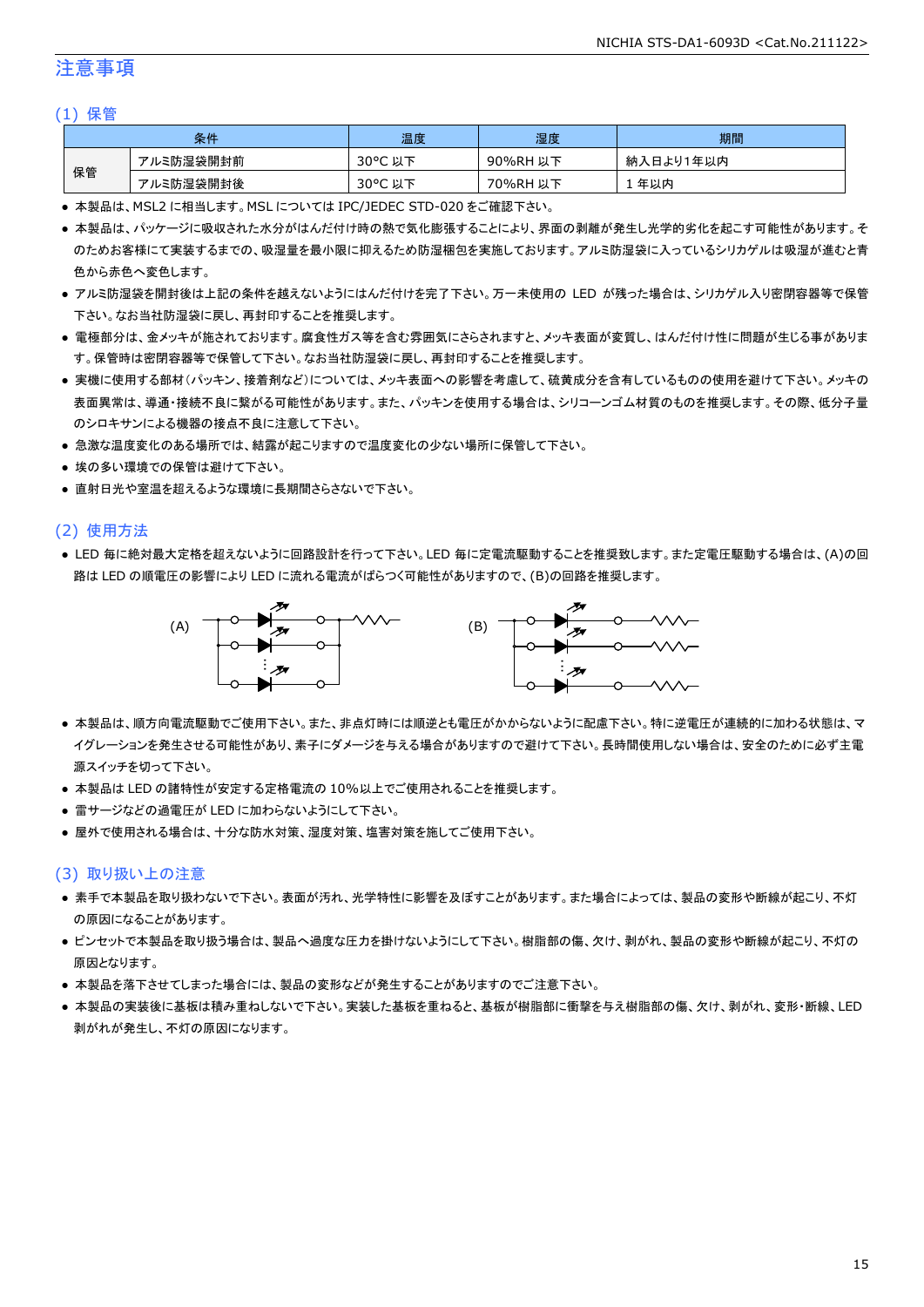#### (4) 設計上の注意

- LED を基板にはんだ付けした後の基板分割工程などで基板が曲がると、パッケージ割れが発生することがありますので基板のたわみやねじりに対して極 力ストレスの加わらないような LED 配置にして下さい。
- 基板分割部では LED の取り付け位置によって機械的ストレスが変化しますので、最もストレスが加わらないような位置に配置して下さい。
- 基板分割時は、手割りを避け、専用治具にて行って下さい。
- LED 周辺で使用する部材(筐体、パッキン、接着剤、2 次レンズ、レンズカバー、グリスなど)から放出された揮発性有機化合物は、LED の発光面を透過す る可能性があります。特に密閉に近い状態では、これらの揮発性有機化合物が熱や光子エネルギーにさらされると変色が起こり LED の光出力が大幅に 低下したり、色ずれが発生する可能性があります。また、空気の循環をよくすることで、光出力の低下や色ズレが改善されることがあります。予め実機点灯 試験による光学評価で異常なきことの確認をお願いします。
- はんだ種類や基板仕様の組み合わせ等によっては、使用時の熱ストレスによりはんだクラックが発生する恐れがあります。基板仕様は、基材や絶縁層の 種類、製品取り付けパターンのデザインなど、多数の組み合わせがあるため、事前検証を想定している最終製品にて行ってください。
- 金属ベース基板を使用する際には事前検証を十分行って下さい。使用時の熱ストレスによりはんだクラックが発生する恐れがあります。金属ベース基板 の絶縁層は、低弾性絶縁層を推奨します。
- 基板の製品取り付けパターン部及び製品直下部には、ソルダーレジストがかからない構造(下図参照、 Non Solder Mask Defined パッド(以下 NSMD))を推奨します。



#### (5) 静電気に対する取り扱い

● 本製品は静電気やサージ電圧に敏感で、素子の損傷や信頼性低下を起こすことがあります。取り扱いに際しては、以下の例を参考に静電気対策を十分 行って下さい。

 リストストラップ、導電性衣類、導電靴、導電性床材等による電荷の除去 作業区域内の装置、治具等の接地による電荷の除去

導電性材料による作業台、保管棚等の設置

- 使用機器、治具、装置類や作業区域内は適切に接地をして下さい。また、実装される機器等についてもサージ対策の実施を推奨します。
- 治具、装置類にガラスやプラスチックなどの絶縁体を使用される場合は以下の例を参考に対策を十分行って下さい。

 導電性材料による導電化 加湿による帯電防止

除電器(イオナイザ)による電荷の中和

- 本製品を機器に実装後、特性検査をする際には、静電気による損傷の有無も併せて確認して頂くようお願いします。電流を下げて(1mA 以下推奨)順電 圧検査又は発光検査を実施することで、損傷の有無は検出できます。
- 損傷した LED には、順方向の立ち上がり電圧が低下する、低電流で発光しなくなる等の異常が現れます。 不合格判定基準: (VF<2.0V at IF=0.5mA)

#### (6) 熱の発生

- 本製品をご使用の際は、熱の発生を考慮して下さい。通電時の素子の温度上昇は、実装する基板の熱抵抗や本製品の集合状態により変化します。熱の 集中を避け、本製品周囲の環境条件により最大ジャンクション温度(TJ)を超えることがないよう配慮下さい。
- 本製品周囲の温度条件(TA)により使用電流を決め放熱等の処理を施して下さい。